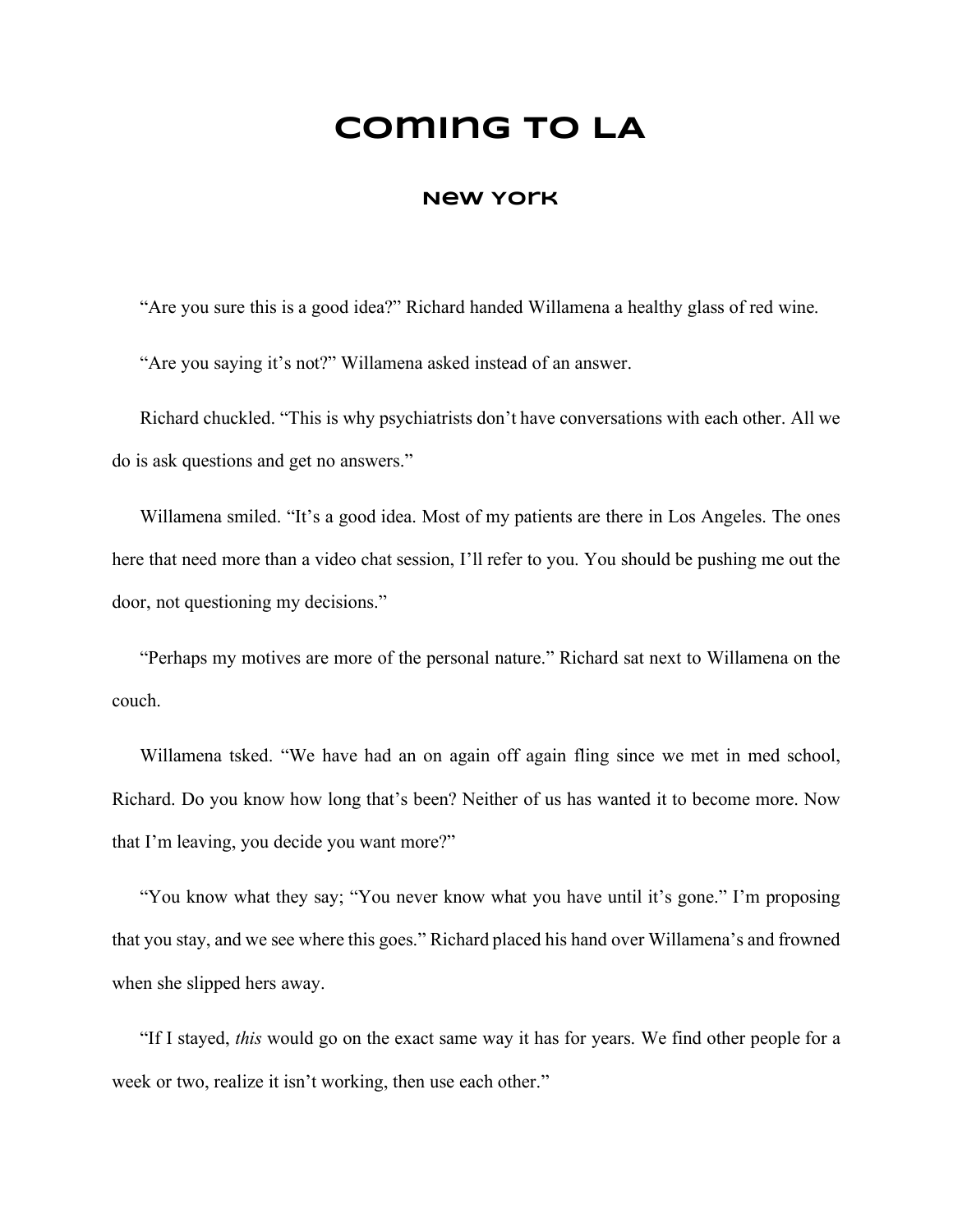"I wouldn't call it *using* each other, Willamena."

"No? What would you call it, Dr. Butler?" Willamena stood and took a sip from her wine. Richard Butler was a fine man. An even better psychiatrist. But when it came to having a relationship, he was lacking. His misogyny came out in the most inopportune moments. That was one of the reasons she never allowed herself to fall for him. It was bad enough she kept going back to him when she needed a man's touch. As a psychiatrist, she realized what she was doing. By knowing she would never have romantic feelings for this man, she was protecting herself from every genuinely getting involved. It saved her heart from being broken. *That's* what she kept telling herself.

"We have an . . . understanding, Willamena. One that I would like to discuss the logistics of now."

"Now. I have a flight in the morning, Richard. My bags are packed."

Richard stood. "They can be unpacked. You haven't sold your place. That means you're not fully on board with this decision."

Willamena held her breath for five seconds, then let it out slowly. "No, it means I'm keeping my place here for when I visit. New York will always be a home for me. But it won't be my *only* home from now on. I'm sorry, Richard. There's nothing more to discuss."

"You've become too close to your patients, Willamena."

"One who happens to be my niece. I do not deny having a more personal bond with some of my patients in LA. That's not the only reason I'm going. What we're doing here is not healthy,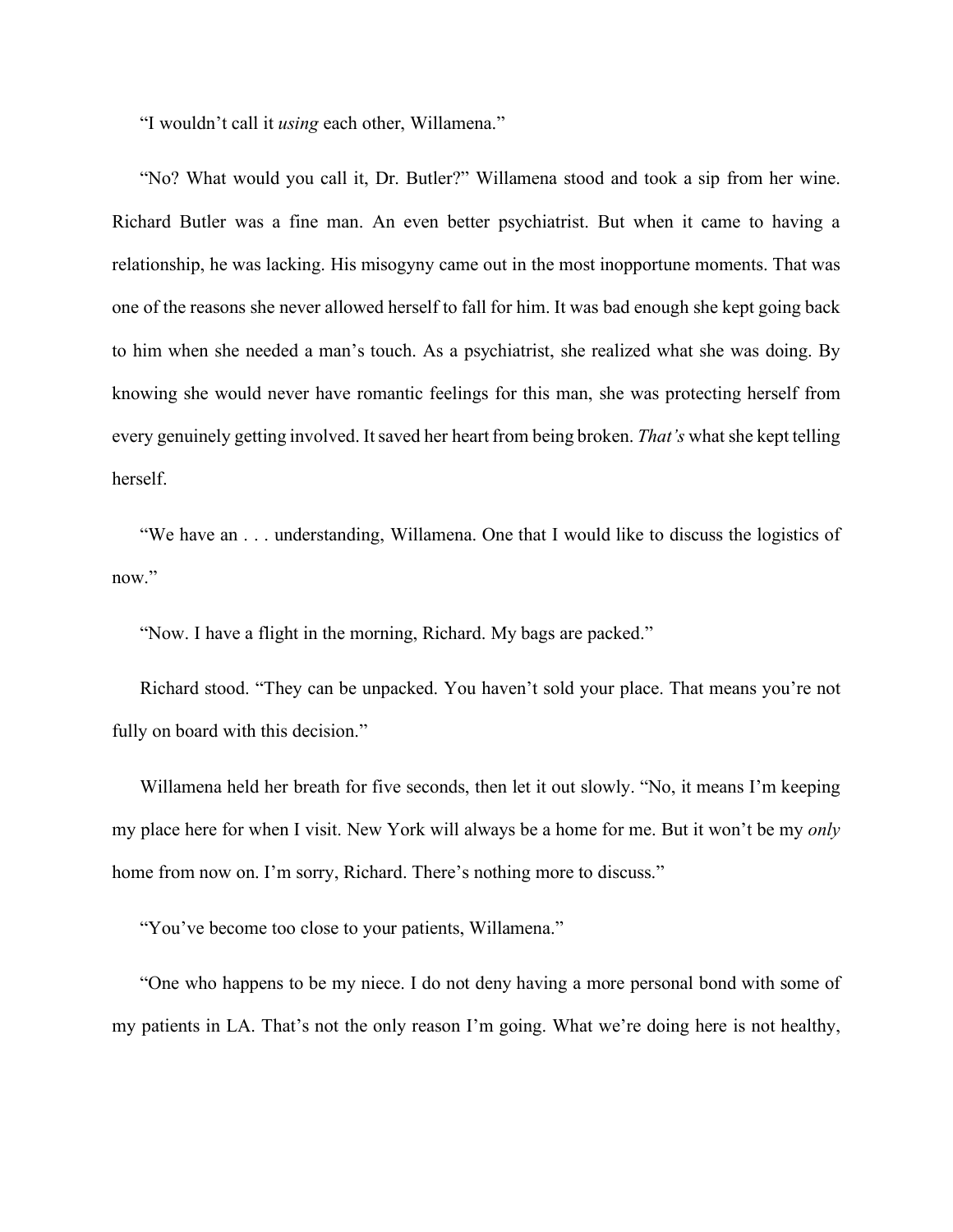Richard. We close ourselves off to everyone else and do that by keeping each other on the back burner if we happen to be lonely one night."

Richard touched Willamena's shoulder. She was standing with her back to him, staring out the window of his high-rise office. "Willamena, I feel you're too emotional."

Willamena shrugged him off. "Don't try to shrink me, Richard. You should remember that *I* was top in our class, not you. This move has nothing to do with you. And as much as you'd like to believe I'm too involved with my patients, it has nothing to do with them, either. I need a change."

"You're still holding guilt when it comes to your niece," Richard stated with annoyance. He didn't like being reminded that she was smarter than he was.

"Maybe I am," Willamena agreed without hesitance. "Maybe I'm ready to be closer to the only family I have left."

"Or perhaps you're feeling the need to find . . ."

"Stop, Richard. The things I told you in confidence — doctor to doctor — were not said for you to use them against me."

"That's not what I'm trying to do. Look, why don't we go to my place. We can have some dinner, relax a bit. Then we can talk about this with clear heads."

Willamena laughed. "Your idea of relaxing includes half a bottle of bourbon and a quick romp. Neither of which offer clear heads. Besides, I have an early flight." He didn't need to know she was using the Sumptor jet. "I came here tonight to say goodbye, Richard."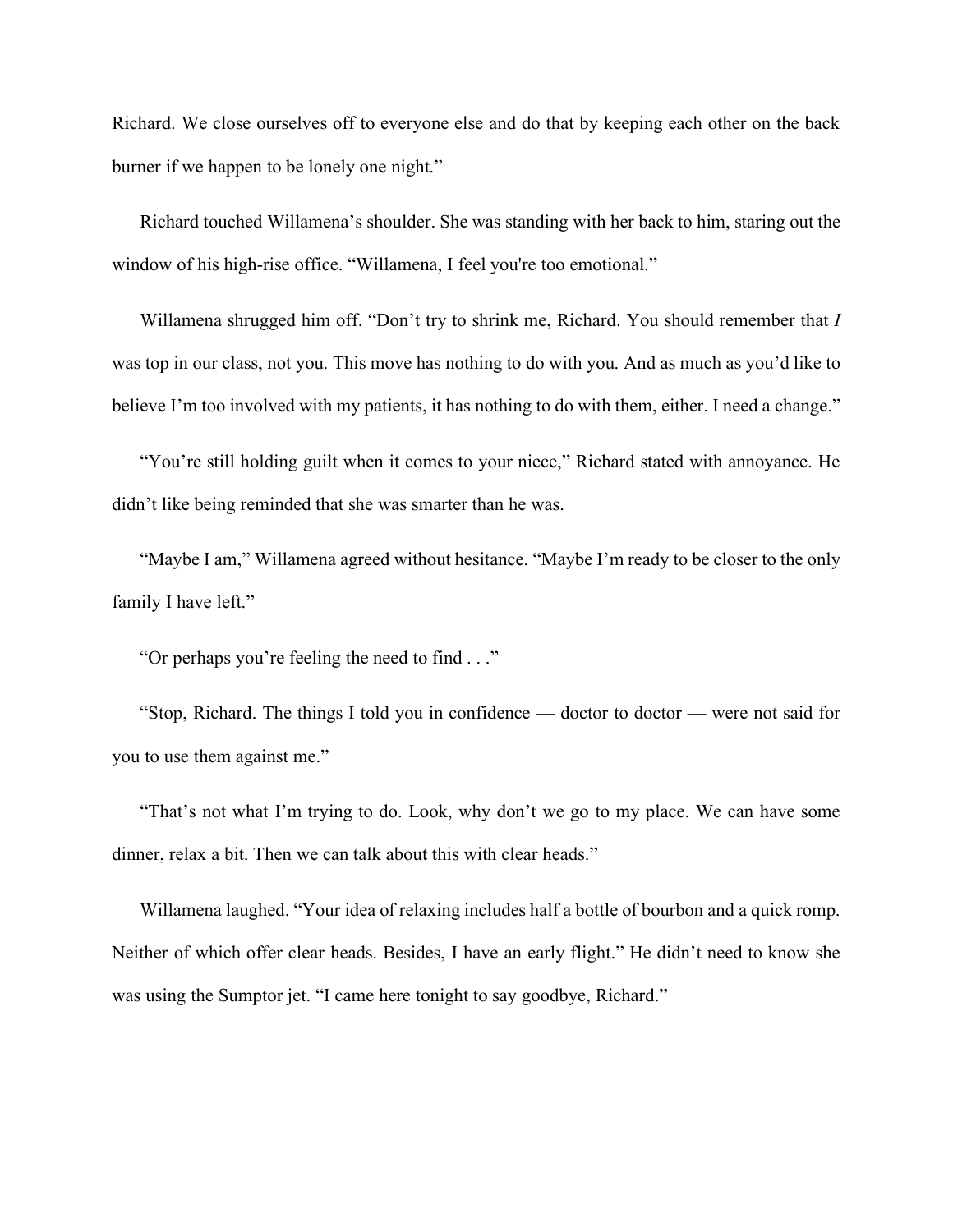#### **LOS ANGELES**

Willamena stood at Rebecca and Cass's door and waited for someone to answer. It wasn't the first time she wondered if she should have called to announce her arrival, but she had wanted to surprise her niece. The entire move would be a surprise to *all* her LA-based patients. Even Eve, whose jet she used, thought it was just a visit. She smiled when she thought of patients like Hunter Vale, who would probably want to keep using video chat as their preferred method for sessions.

"Yes?" Rebecca was laughing, holding a blanket around her breasts, hair mussed. Her laughter immediately stopped when she saw who was at the door. "Oh! Aunt Wills! I, uh . . ."

Willamena nearly turned around to get back in her rental car and drive back to the airport. *Yep, I should have announced my arrival*. "I'm sorry, I'm interrupting." She did start to back up.

"No, ma'am!" she heard Cass call out from her hiding place behind the door.

Rebecca smirked. "Go get dressed, baby," she told Cass softly. "You, my lovely aunt, will get in this house."

"Not if things are lying around that can be seen but can't be *unseen.*"

"Cassidy! Clean up the toys so Aunt Wills will come inside the house, please!"

"Babe! We didn't. . .there isn't. . .why are you. . ."

Rebecca snorted with laughter at her wife's obvious distress.

Aunt Wills smiled and shook her head. "It's not nice to tease her like that."

"Eh, it keeps the relationship fresh."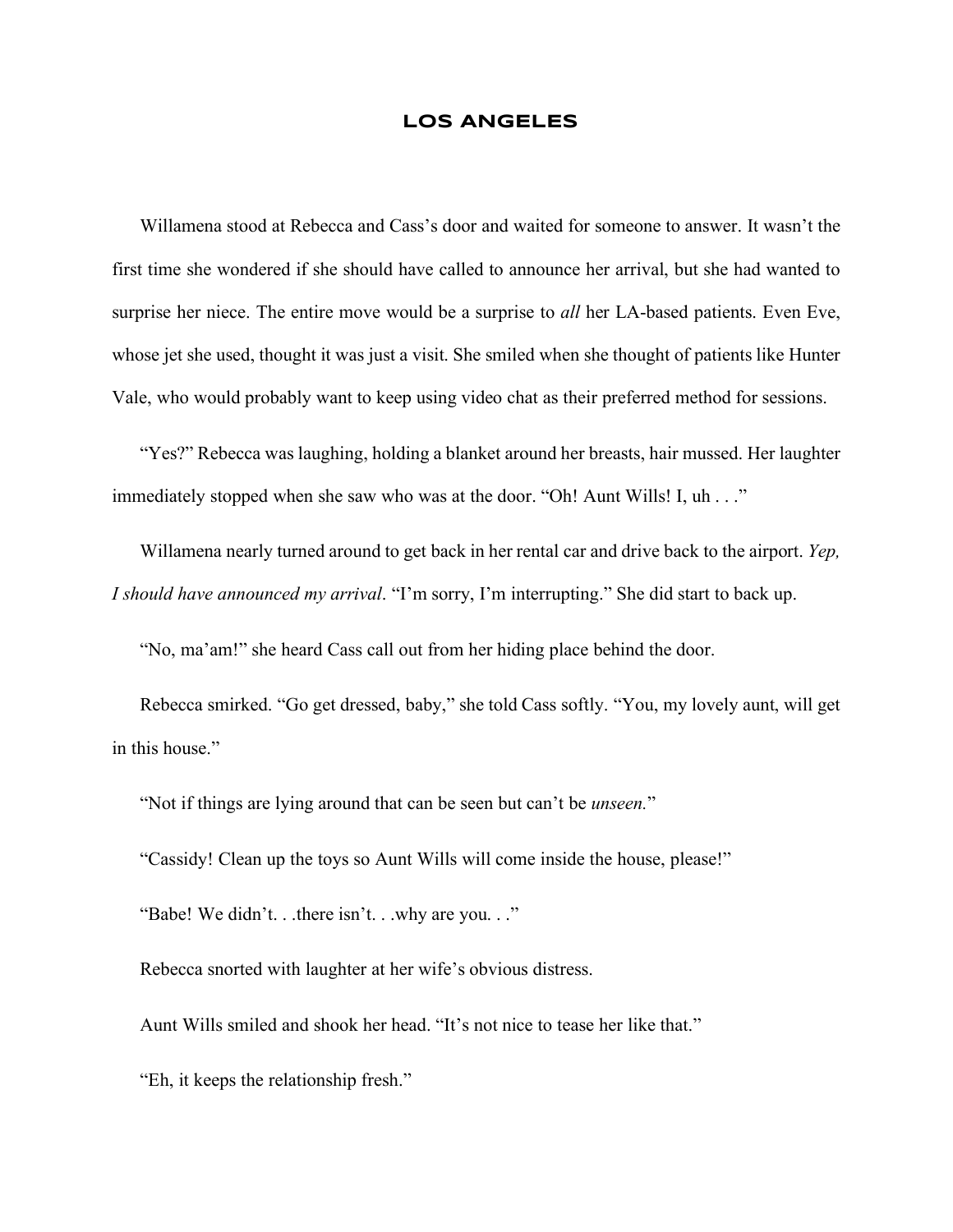"Dear, I think that's what sex is for." It was Willamena's turn to laugh when Rebecca blushed. "What's the matter, Mistress? You can give it but can't take it?"

"Shut up," Rebecca muttered. "You, too!" she shouted at Cassidy, who was currently laughing her ass off. "Are you going to come in?"

"Is everyone decent?" Willamena asked, eyeing Rebecca's blanket toga.

"Depends on the mood." Rebecca stuck her tongue out at her aunt. "Cassidy is dressed. I'm covered. Nothing is lying around that will shock your innocent senses."

"Innocent," Cass snorted, then sobered when Aunt Wills stepped in. "I just meant that you've probably heard a lot of things in all the years you've been a doc. Not that you're old! I mean . . ."

"Cassidy, baby, perhaps you should ask Aunt Wills if she wants something to drink."

"Right. So, um, alcohol?"

Willamena looked at her watch. "At 9:30 in the morning? Maybe just coffee?"

Cass nodded and took off towards the kitchen.

"9:30 in the morning," Willamena said again. "You're up and, well, *up*."

Rebecca laughed. "We fell asleep down here last night in front of the Christmas tree. Cassidy loves the lights. She says the "different hues" cast an almost ethereal glow to my skin."

"Are we getting into too much information territory here?"

"No," Rebecca smiled. "She was painting me. Anything after that is too much information territory."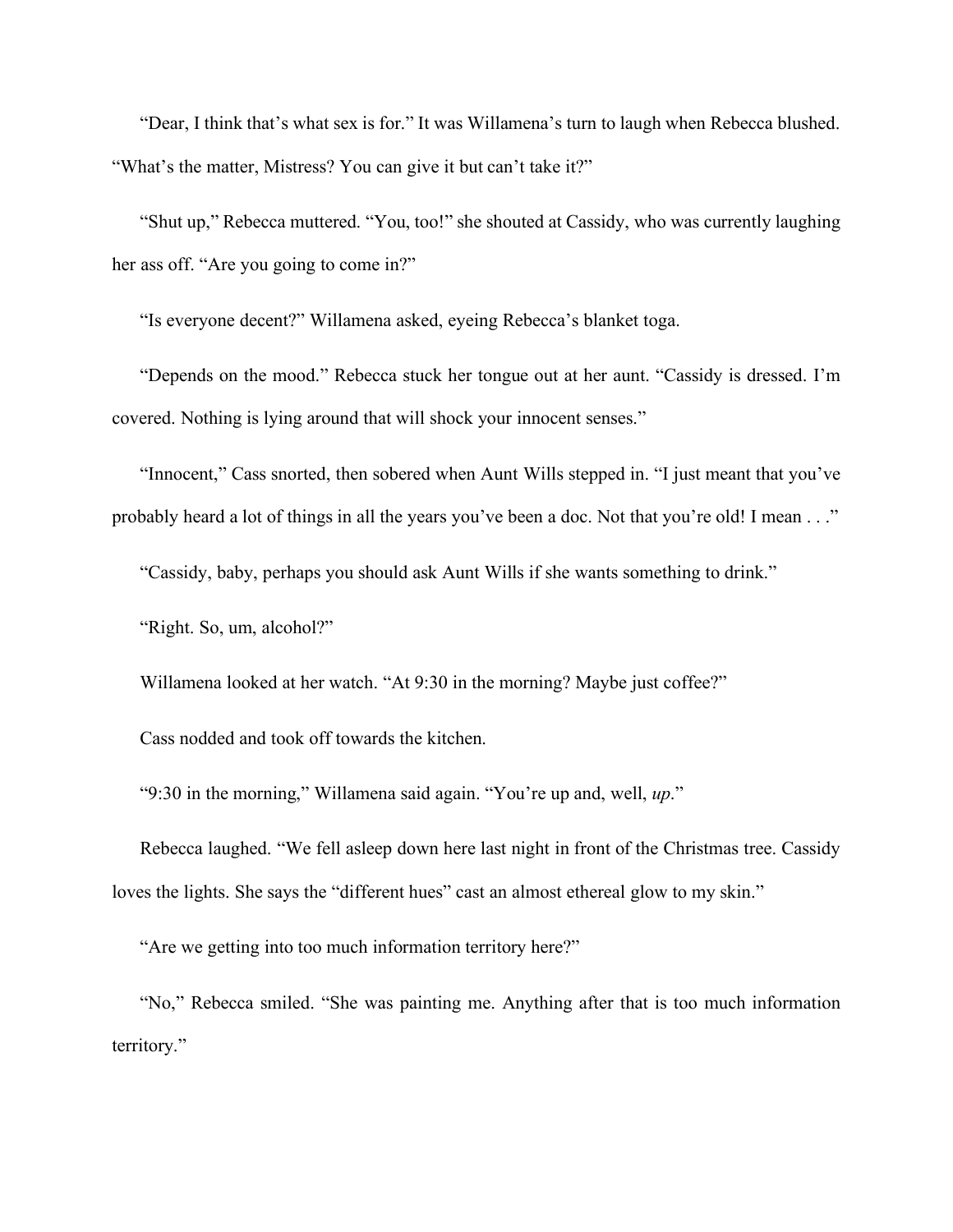"Enough said." Willamena put her purse on the table near the door. "I'm sorry for barging in like this."

"You're always welcome here," Cass said, handing Aunt Wills a cup of steaming coffee. "But, um, I've been really good. I only spank Rebecca when she asks me to."

Willamena nearly spat out the sip of coffee she just took. "That was mean. I stuck up for you!" Cass chuckled. "Sorry."

"Well, I'm just glad that we can joke about it now and that you're not upset with me." Willamena followed the couple to the couch and set her cup on the coffee table. "Is it safe to sit here?"

Rebecca and Cass eyed each other.

"Maybe we should go into the kitchen," Rebecca suggested.

"You both are rotten!" Willamena scolded and purposefully sat down on the couch.

"I learned from the best," Rebecca teased and sat in Cassidy's lap when she sat in the recliner they had recently purchased. The recliner had come in a set, but the other one had not held up during a particularly raucous round of lovemaking. "Not that I don't always love your visits, but what brings you here?"

"Well, it just so happens I'm moving."

"Moving?" Cass sat up quickly, nearly dumping her wife on the floor. Her quick reflexes saved Rebecca and Cass's ass. If she had let Rebecca fall, there would *definitely* be punishment later. *Hmm*, Cass thought with interest.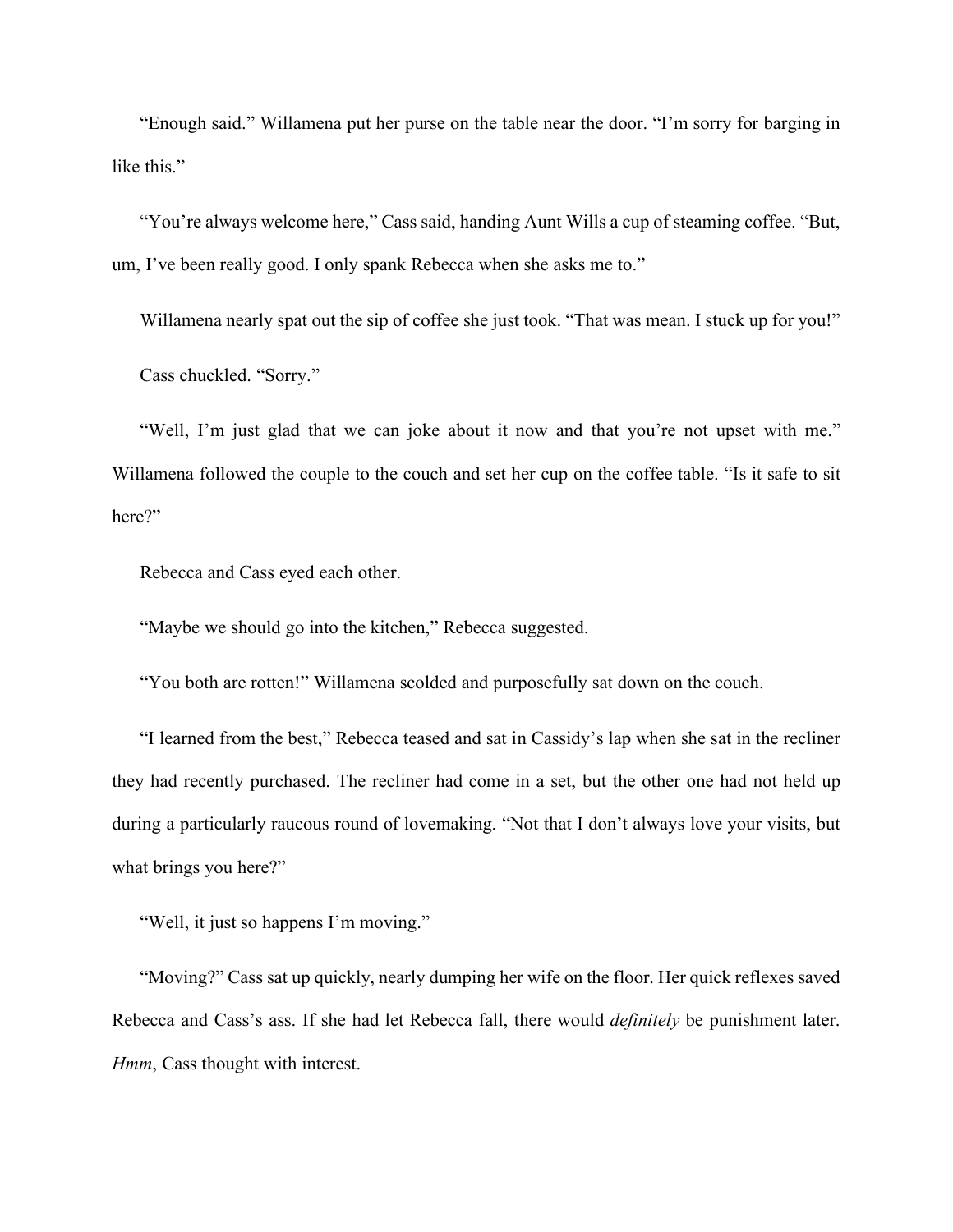"*Don't even think about it,*" Rebecca whispered in her ear. "*I'll* withhold *sex for that.*"

Cass's arms tightened around Rebecca immediately. "Ahem, moving where?" she asked Aunt Wills, trying to get the conversation back on course.

"Here."

"Here?!" This time it was Rebecca who practically came out of her seat. "As in here in this house?"

"She's more than welcome, babe," Cass said. There was no way she was getting on Aunt Wills's bad side. She didn't want to get on Rebecca's bad side either, but Cass thought there were things she could do — creative things — to turn that situation around.

"Of course she is. I'm just surprised."

"Are you two done?" Willamena asked dryly. She almost lost her composure when they both muttered "yes, ma'am" with the faces of chastised children. "I don't want to move into your house. I've bought one of my own."

"You've bought. . ." Rebecca stared at her aunt. There was no mention of this on their last phone call. Wills never even eluded to the fact that she was *thinking* of moving here. "How long have you been planning this?"

Willamena shrugged. "Since before your wedding, I suppose. Honestly, it's been on my mind for years. But you, Rebecca, needed your space to heal. Maybe I needed to heal myself before I could allow myself to be close without driving you insane. You being with Cass has been a godsend for both of us."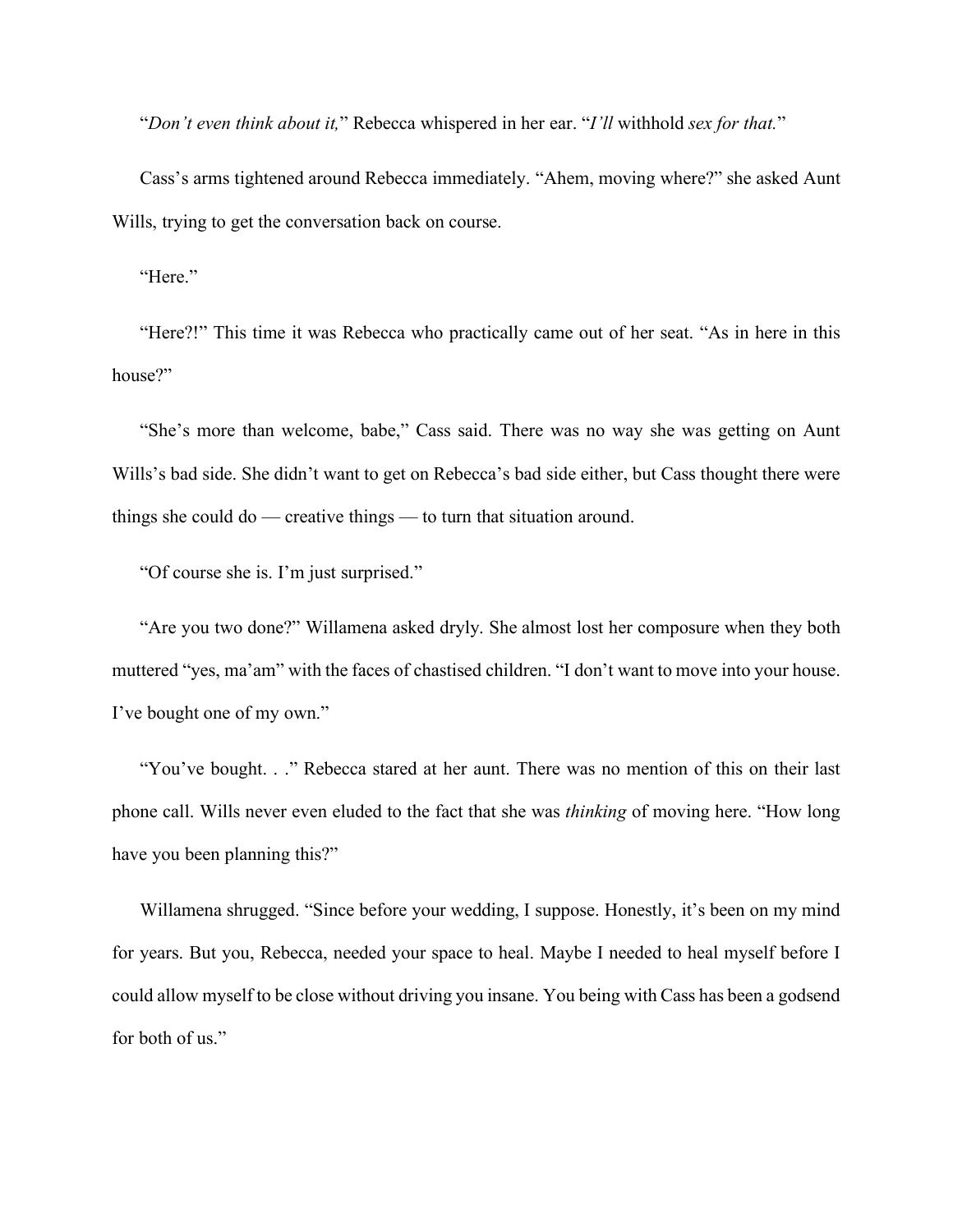Cass's chest puffed with pride. *She* helped the great doctor? She didn't know how that was possible, but if the doc wanted to give her credit, Cass was sure as hell going to take it!

Rebecca patted Cassidy's leg. She knew Aunt Wills's words went straight to Cassidy's heart. "Okay, I can understand that. But why didn't you tell me? I could have helped you."

"I wanted it to be a surprise, silly. If I had told you, I wouldn't have had this funny memory of you two falling all over yourselves."

Cass snickered, and Rebecca rolled her eyes. "We also wouldn't have been doing what we were doing had we known you were going to show up."

"Please!" Willamena laughed. "You so would have! You're Rebecca and Cass! I would probably think something was wrong if you weren't doing what you were doing. The only thing that surprised me was you, Rebecca, being awake so early."

"That was my fault," Cass grinned. She lifted a shoulder. "I didn't feel like going down to my gym, so I went down . . ."

Rebecca covered her wife's mouth. "Don't you dare finish that sentence."

"My not so innocent senses can figure it out, thank you," Willamena smiled wickedly.

"Anyway," Rebecca interjected with authority. "I'm sure you've thought about this, about your work, and everything else." It wasn't a question, but Willamena nodded, nonetheless. "What will your New York patients do?"

"I've referred the ones who need to be in an actual office to a colleague. The others will do as you have for years — video conferencing. Technology is wonderful. Besides, I've wanted to cut back a little."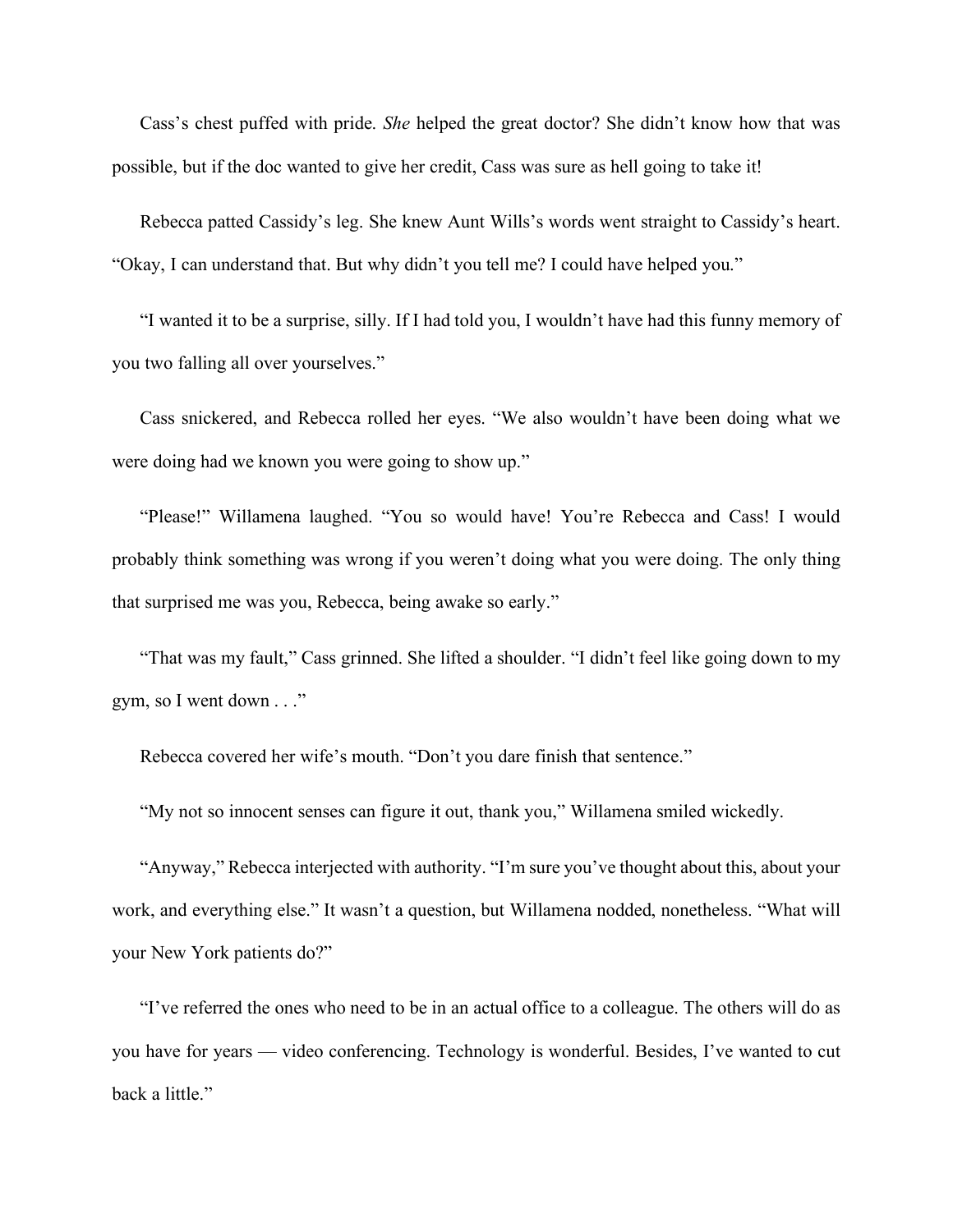Rebecca hopped off Cassidy's lap and took a seat next to her aunt. "Are you okay? Are you sick?"

"No, my darling girl." Willamena took Rebecca's hand. "I'm not sick. But I'm also no longer a spring chicken. Then there's the psychiatrist burnout."

Cass leaned forward, her elbows on her knees. "Psychiatrist burnout?"

Willamena nodded. "It can be a stressful job. We have a thirty-nine percent burnout rate, and that's just those who are brave enough to report why they leave the profession."

"Is that what's happening? Are you burning out?" Rebecca asked carefully.

"No." Willamena hesitated. "Well, maybe. A little. I will *always* be here for you and Cass. And the others that I've become close to. But perhaps a little break, some traveling, some rest and relaxation would be just what I need to rejuvenate."

"You're retiring?" Cass wondered.

"No!" Willamena laughed. "I'm not *that* old. Just a break. There are things I want to do that I've been putting off for a while now."

"Because of me," Rebecca guessed.

"No, because of life, my sweet girl. Now that I have access to a very swank private jet, I felt it would be a good time to revisit old haunts."

"Where do you want to go?" Cass asked with absolute interest.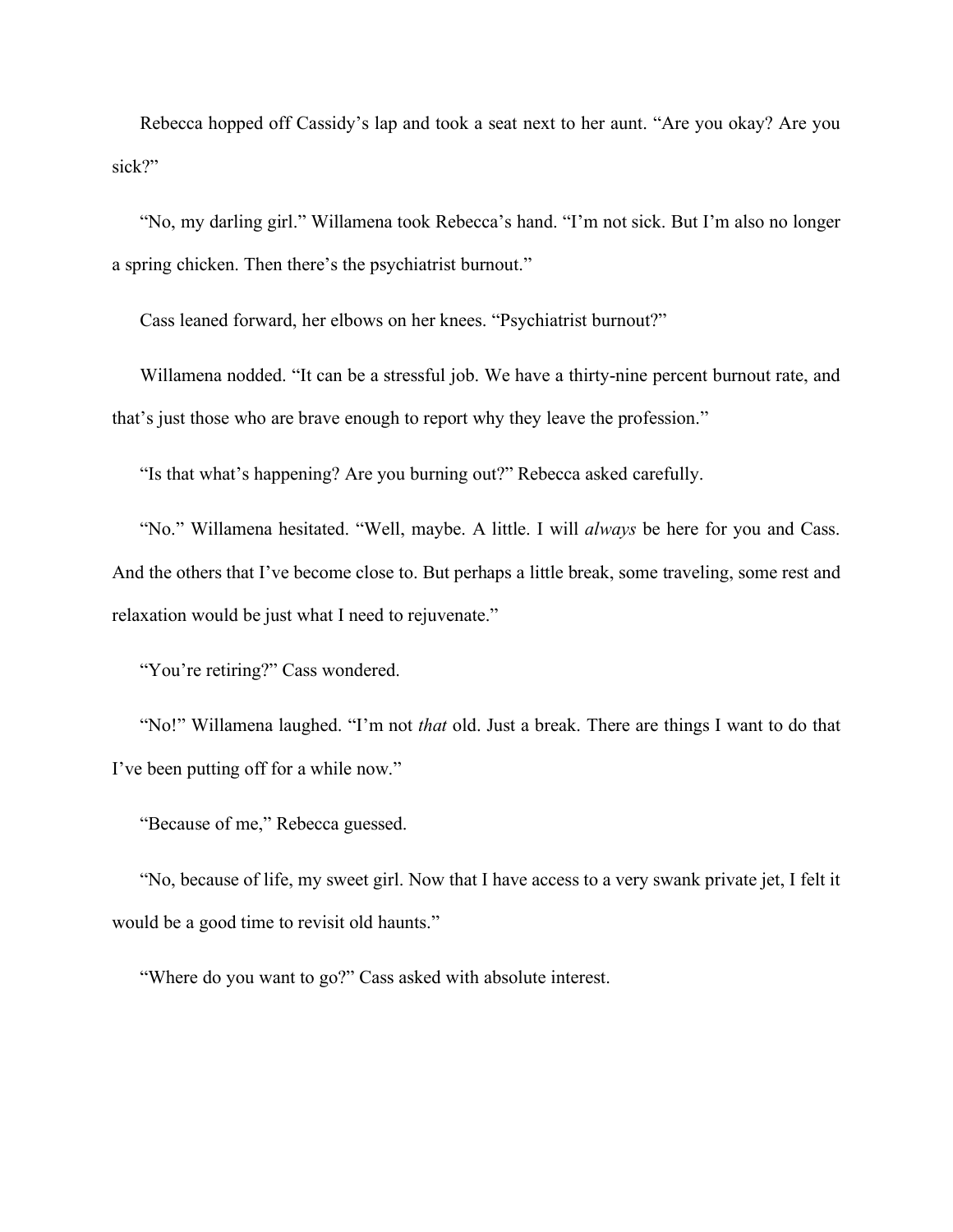"Oh, I don't know. When I was in med school, I took a holiday to Italy. It was a lovely romantic place. Maybe I can go back there," she said wistfully, then cleared her throat. "Or I could go somewhere I've never been to before. The possibilities are endless."

"Yes, they are," Rebecca agreed. The look on her aunt's face was curious, but Rebecca knew her well enough to leave it alone for now. "I'm happy you're here for the holidays!" she announced jubilantly. "I bet I could get Ellie to bake you something special to celebrate this monumental occasion!"

"Girl, anything Ellie bakes is special. The *real* question is, will I ever be invited to one of the infamous Girls' nights?"

"I'm sure I can secure you a permanent invite," Rebecca said with a bright smile.

"Wait! I'm *married* to you, and I've only been to *one* of those things! Why don't I get a permanent invite?"

"Because, my love, no significant others are allowed." Rebecca eyed her aunt. "Did you follow some dude here? Or some lady?" she asked cheekily.

Willamena laughed. "Absolutely not. In fact, I left some *dude* in New York."

Cass slipped out of the chair, her butt thumping to the floor. "Do tell!"

Aunt Wills shook her head. "I do not kiss and tell."

"Everyone you talk to kisses and tells you!" Cass countered.

"That's my job." Both Rebecca and Cass stared at her expectantly. "Oh, come now. You're not interested in the love life of some old woman."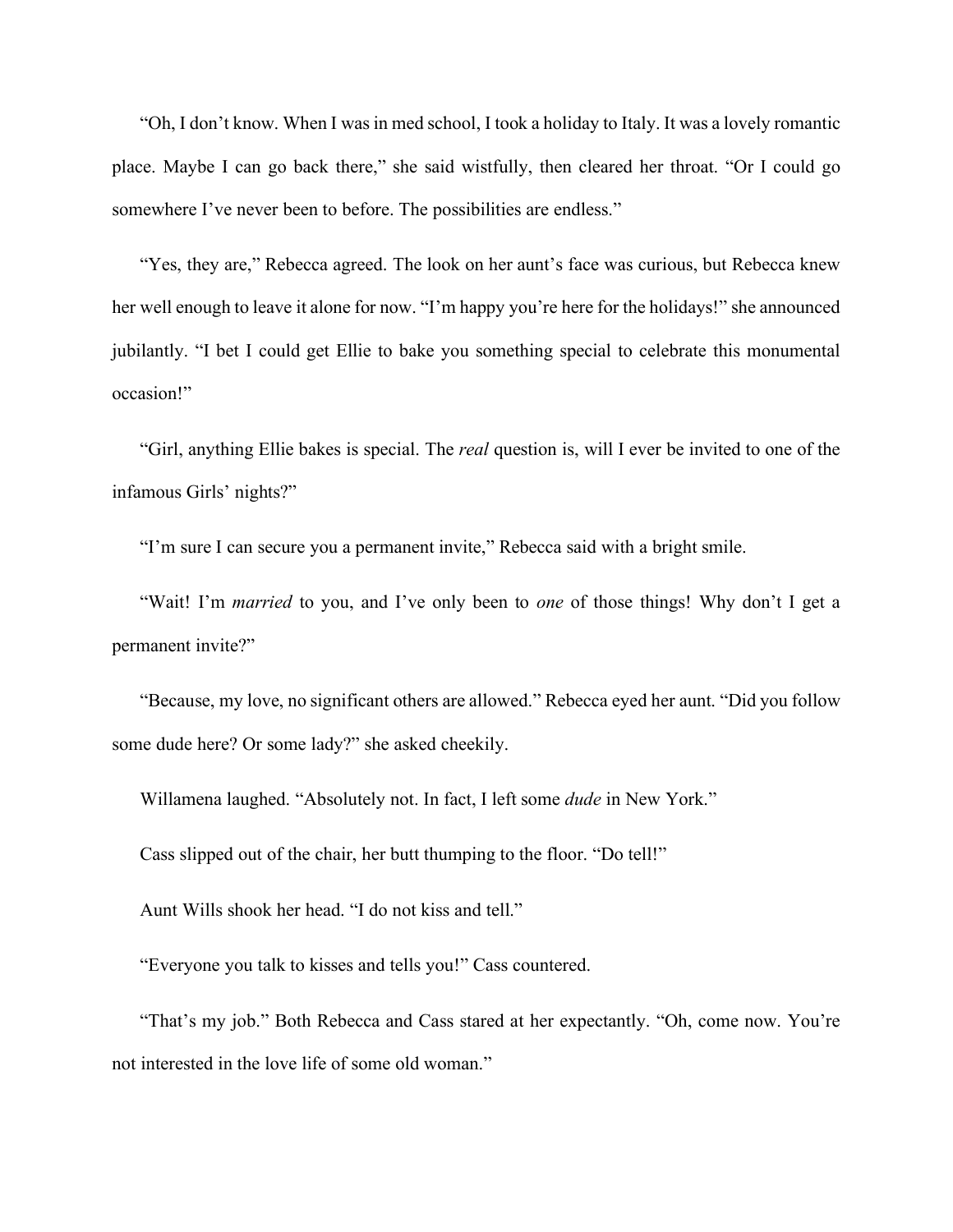"You're not old," the couple said together.

"Spill it," Rebecca ordered.

Willamena sighed. "His name is Richard. We've had a thing for a while. Now we don't. I may be in my fifties, but it was time for me to grow up when it came to relationships. That being said, I'm not interested in finding romance right now. I'm interested in finding me."

"What if finding yourself means finding that all this time, all you needed was the love of a woman?" Cass wiggled her eyebrows suggestively and earned a playful slap from her wife.

"Anything is possible," Willamena said nonchalantly. "Now, I'm starving. I think I'll go to Ellie's Diner. I've been craving her food since I left the last time." She stood, smirking at the dropped jaws of her nieces. "If you're joining me, I'd suggest a different attire than what you're currently wearing."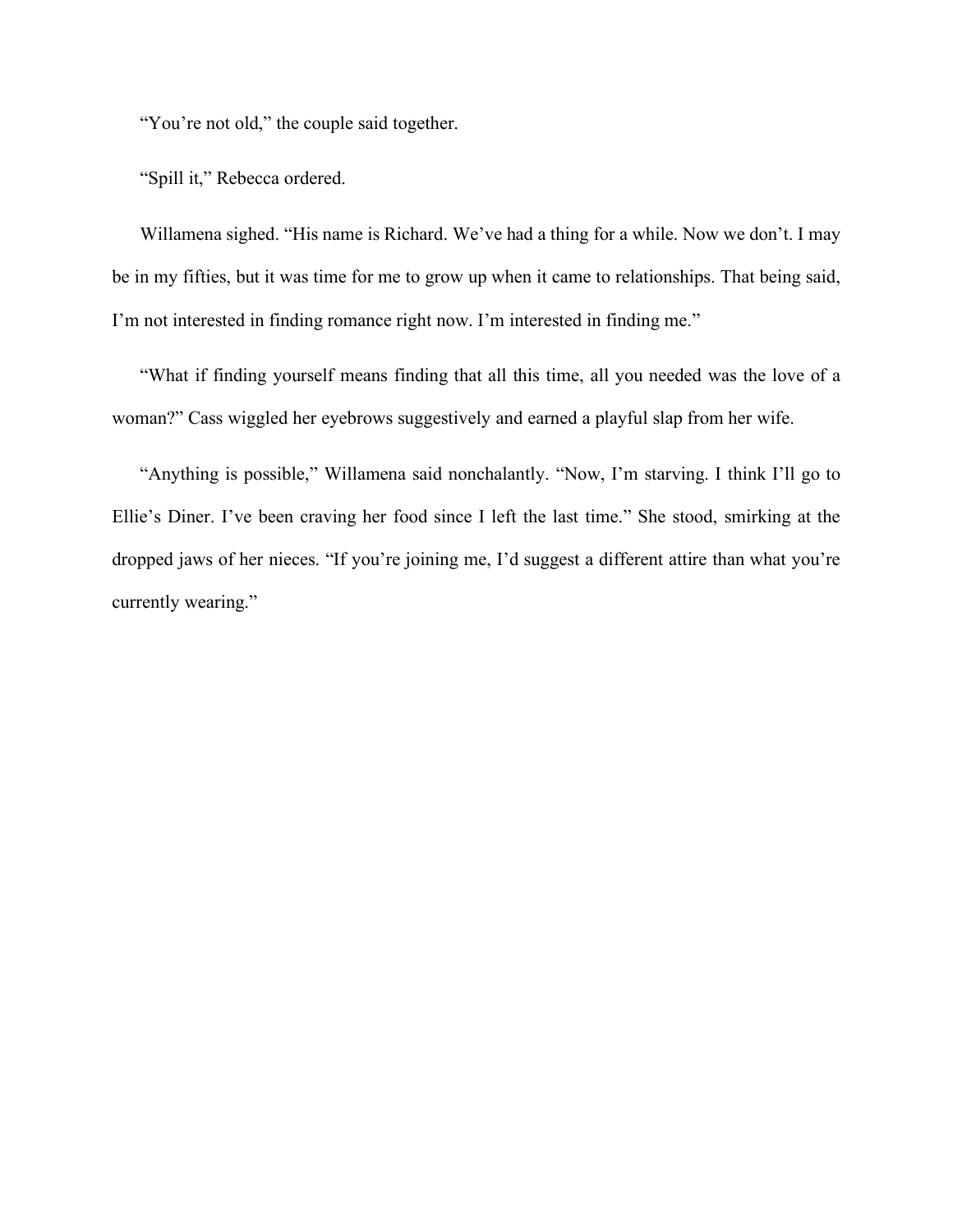#### **Ellie's Diner**

Willamena took a long, deep breath the moment she walked into Ellie's Diner. Oh, that aroma. She could get used to smelling the sweetness of pies, the heartiness of bacon, and the strength of coffee every day. Of course, she would most likely gain a ton of weight, but Willamena was beyond caring about that. Everything in this diner was too good to pass up.

"I've missed this so much."

Rebecca bumped her aunt's hip as she passed by. "You're holding up the line, woman. I need my Ellie coffee."

Cass slipped by a still basking Willamena. "I think she missed this place more than us," she muttered crankily to her wife.

"Aww, it's okay, baby. I still love you more than Ellie's food."

Cass grinned goofily. "Thanks, babe!"

"Willamena!" Ellie exclaimed, blowing right past Rebecca and Cass to hug the older woman. "What a wonderful surprise!"

"Hello, my dear Ellie." She held Ellie at arm's length, eyeing her with a doctor's eye. "How are you doing?"

Ellie smiled, kindly. "I'm nearly 100%. I'm running again, much to Hunter's dismay. Not because she thinks I'm not ready, but because she insists on running with me, and she's constantly trying to keep my pace."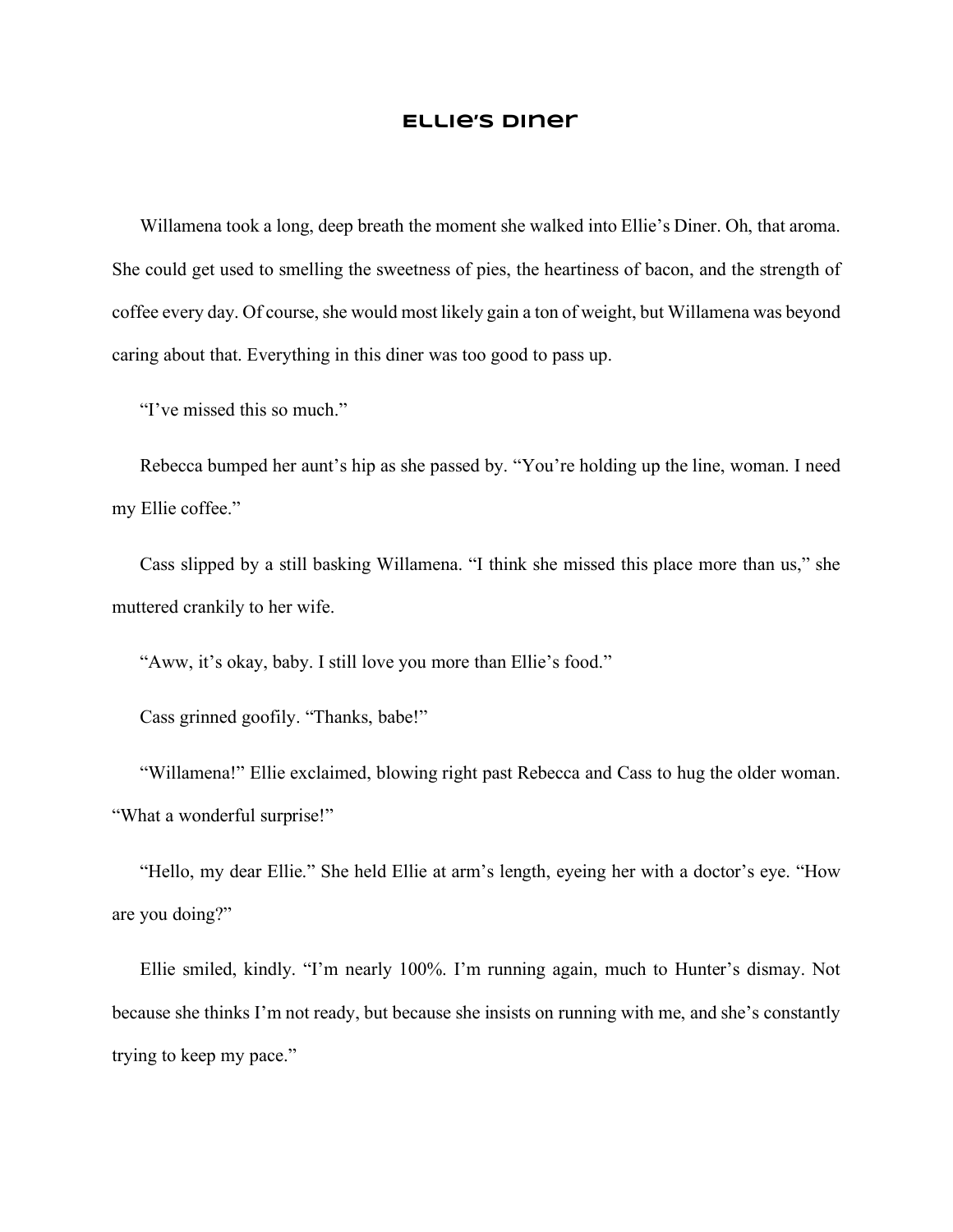"Wuss," Cass snorted.

"How about you, Cass? Would you like to run with me? I'm training for a marathon . . ."

That's as far as Ellie got before Cass was bowing out and asking for a large glass of chocolate milk.

"Your diner is beautifully festive, Ellie," Willamena stated with awe as she looked around the winter wonderland. The weather outside may not produce a Christmas vibe there in Los Angeles, especially compared to New York, but Ellie hadn't let that stop her from bringing the spirit inside.

"Thank you." Ellie ushered them to Rebecca and Cass's regular booth. "Jessie and Hunter are crazy about Christmas, and we want to make up for all the real Christmases that Dani and Claire have missed together. I'm just trying to make it perfect for them," she winked. "Is that why you're here? For the holidays?"

"Nope, she's moving here!" Cass answered before Willamena could open her mouth. "Sorry," she muttered when Rebecca raised a brow. "I'm just excited. And really hungry."

"Got it," Ellie chuckled. "Food first, then catching up. But I want to hear all about you moving here! So, what can I get everyone?"

"The Cass Special!" Cass blurted out with a proud grin. "I have my own special," she unnecessarily explained to Aunt Wills.

"What does the Cass Special entail?" Wills asked cautiously. She was hungry, but she didn't think she'd ever be "Cass hungry."

"Well, let's see," Ellie tapped her chin. "There are waffles, pancakes, and french toast. Four whole eggs and four egg whites scrambled. Four pieces of bacon, two sausage links, and hash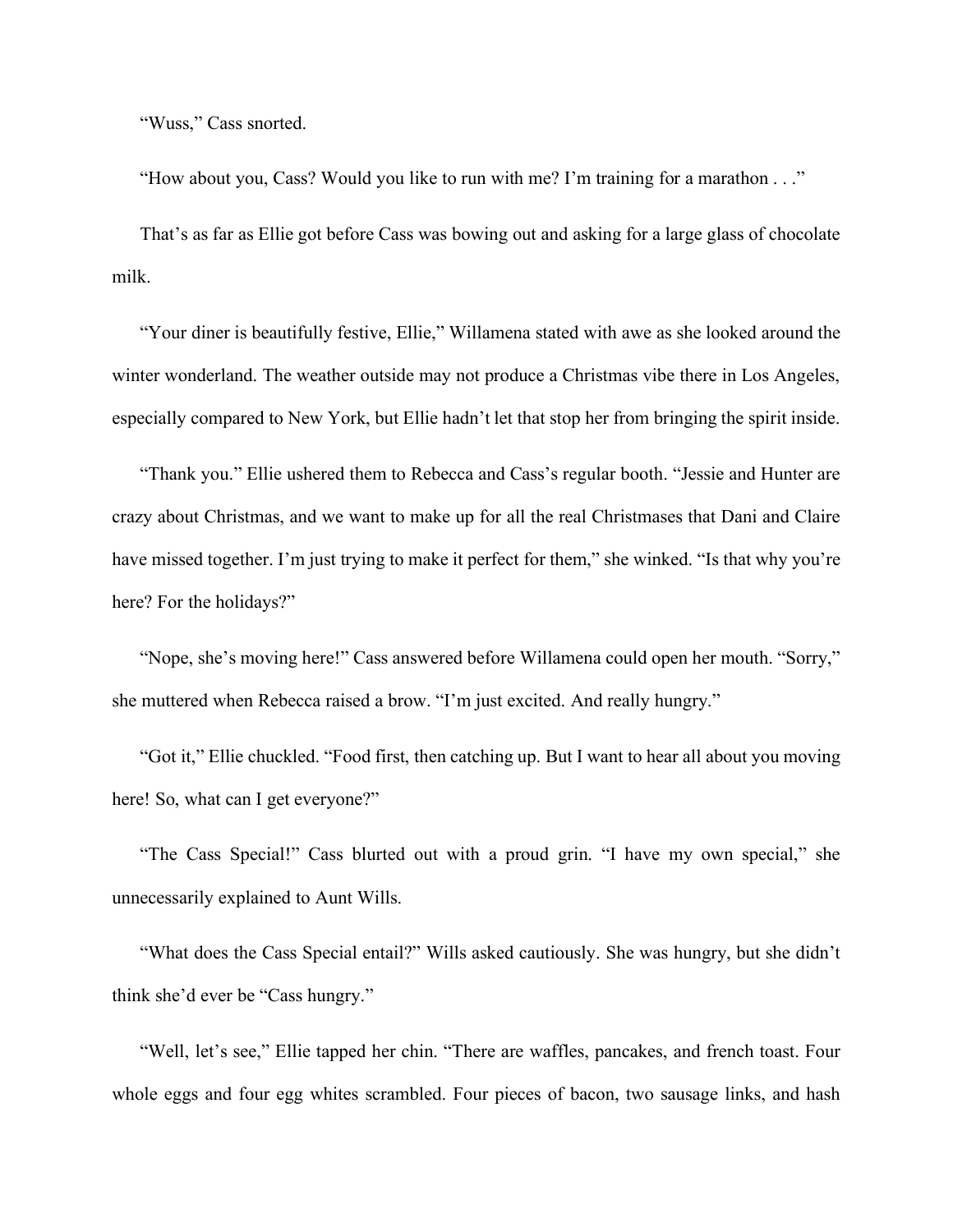browns. She'll wash it all down with two, sometimes three glasses of chocolate milk and a slice of pie. Flavor to be determined."

Willamena's jaw dropped. Where in the hell did Cass put all that food? Wills had seen Cass with little clothes on. She'd seen the muscles. Perhaps Cass and Rebecca were on to something with all the sex. Wills shook herself then. *That* was something she preferred not to think about.

"Oh, my. I think my arteries have seized up just listening to you. Since my metabolism has decided to take a nap, perhaps I should stick with avocado toast and *two* eggs, over easy. And a coffee, please."

"Make that two, please," Rebecca said politely. She was over trying to figure out how Cassidy could eat so much. As long as it kept Cassidy's stamina up, Rebecca was all for it.

"I'm on it! Oh, Willamena, I hope you'll be able to attend our Christmas party?" she asked expectantly.

"The last one was a hoot! And sentimental," Cass offered with a nostalgic smile.

"I wouldn't dream of missing this one," Willamena vowed. "Especially if baked goods are involved."

\*\*\*

"Okay, now that Cassidy has food in her belly, fill us in on the details of your move here. Let's start with where this house is you bought."

"You know, you have always been bossy," Aunt Wills teased her niece. "Ever since you were a little girl, you've had that streak in you."

"That must be why she's so good at . . ."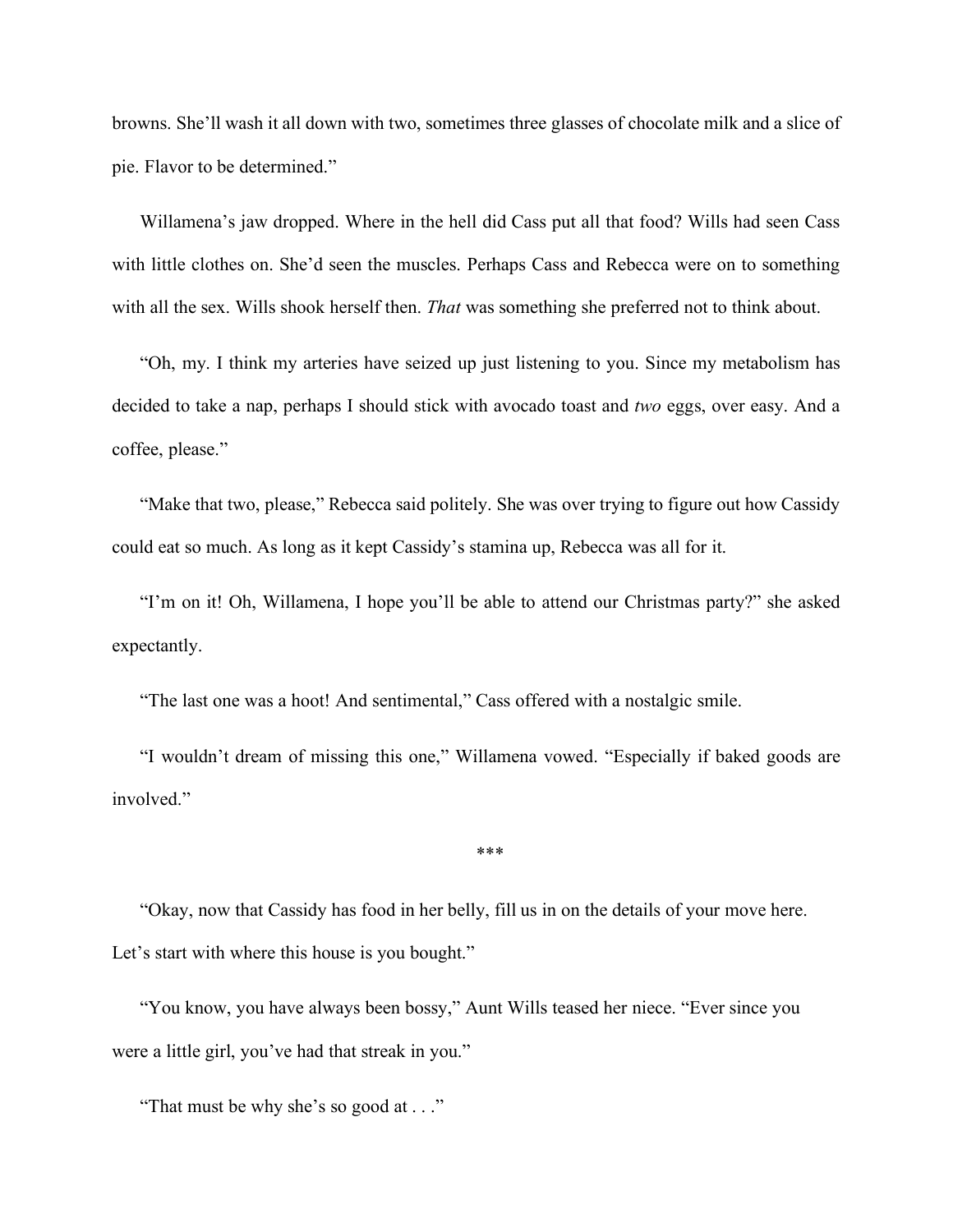"Cassidy."

"Sorry, Mistress," Cass murmured, then stuffed her smirking face with more pie.

"To answer your question, my dear niece, my place is close enough to you that we can easily visit. And far enough away where I won't become a bother."

"You could never be a bother, Aunt Wills. Even when you're calling me bossy," Rebecca winked.

"Fine, far enough away where I can't hear anything that may erode my senses." Willamena smiled wickedly at Rebecca.

"Yeah, I was wrong. You can be a bother." Rebecca laughed when Willamena flicked a piece of pie crust at her. "Do you need help moving boxes? Did you sell your place in New York? Was this Richard guy just a fuck buddy?"

Cass nearly spit her pie out. "Babe!" she said with a full mouth.

"Inquiring minds want to know what my dear aunt has been up to all these years."

"She's just realized she's upset with me," Willamena explained to Cass. "Rebecca feels as though I have kept part of my life a secret from her."

"You have," Rebecca pouted.

"Honestly, dear, Richard was nothing to write home about. What did you call it once? A means to an end? A service?"

"Uh, maybe you two should discuss this without me around?" Cass suggested uncomfortably.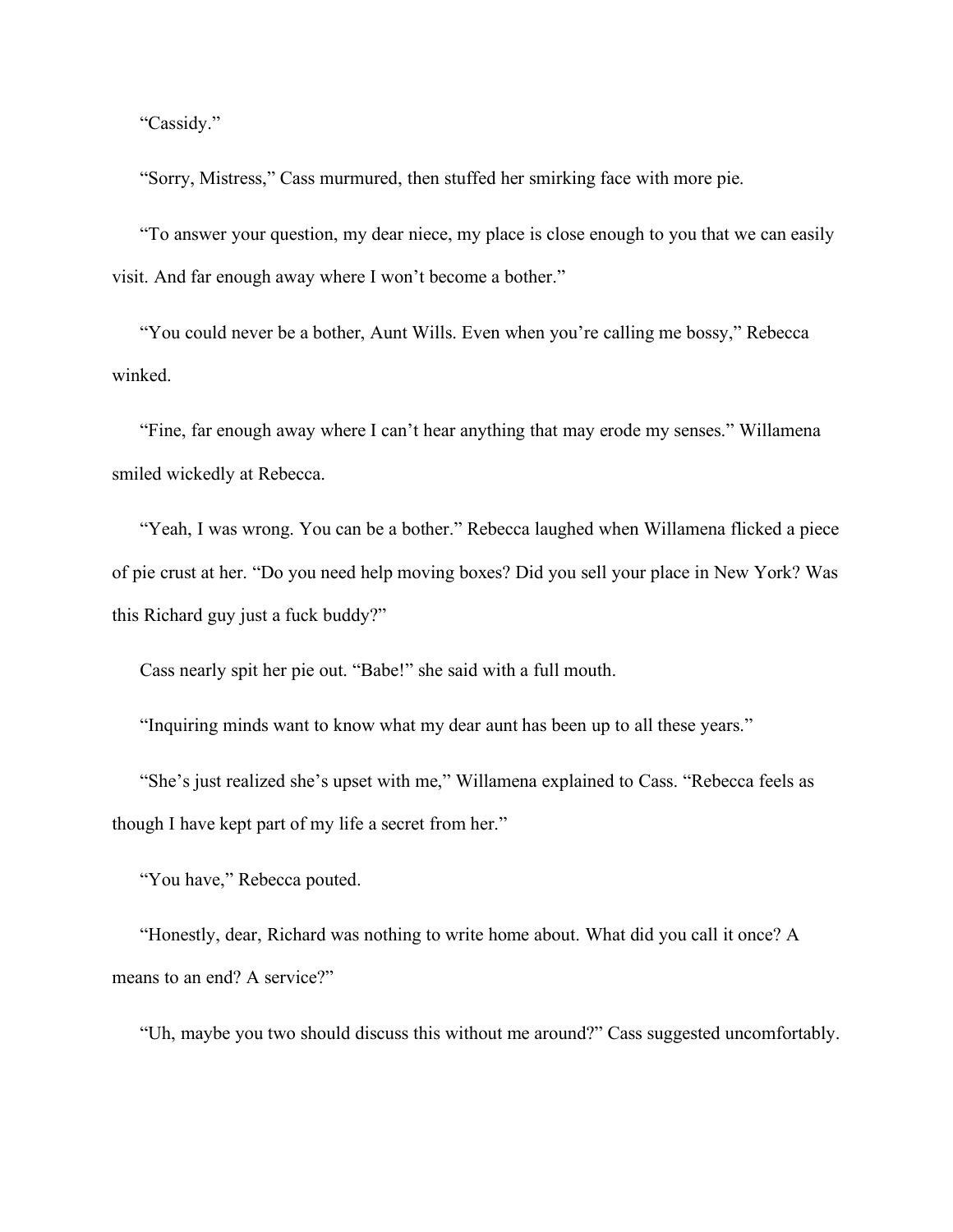"Nonsense," Willamena answered. "You're part of the family. Besides, where Richard is concerned, the conversation is over. Had it been a significant relationship in my life, Rebecca, I would have told you. As for the other questions, I still have my place in New York. I'll probably always call New York home, but I'll now be based in LA. The place I bought is fully furnished, and I sent my essentials ahead." She reached across the table and took her niece's hand. "You feel cheated by my having a life beyond being your aunt."

"Don't shrink me, Aunt Wills. I'm adult enough to realize you have a life. I just wish this wasn't one-sided. You need me to tell you everything, yet you keep your own book closed."

Willamena frowned. "That's not entirely. . .untrue." Both Rebecca and Cass looked at Aunt Wills with shock. "Don't look at me like that. With everything that you have been through, Rebecca, whatever happened in my life took a back seat. Once you were happy again, I guess I thought all those chapters of the past were better left unread."

"What if I want to read them?" Rebecca asked quietly. "You've told me stories of mom when you and she were kids. You've told me about mom's time in college and how she met dad. You've always told me everything there is to tell about my parents. But *you* became my parent when they passed away. I want to know who you were, too. Beyond being my aunt," Rebecca repeated Willamena's words.

Willamena studied her niece for a full minute. "Well, it's a good thing I moved here, isn't it? Though I will ask that you are patient with me. Right now, I'd like to get settled here in LA, go to the infamous Girls' night holiday party, get smashed, and have some fun with my family. Can we do that?"

Rebecca smiled. "We can do that."